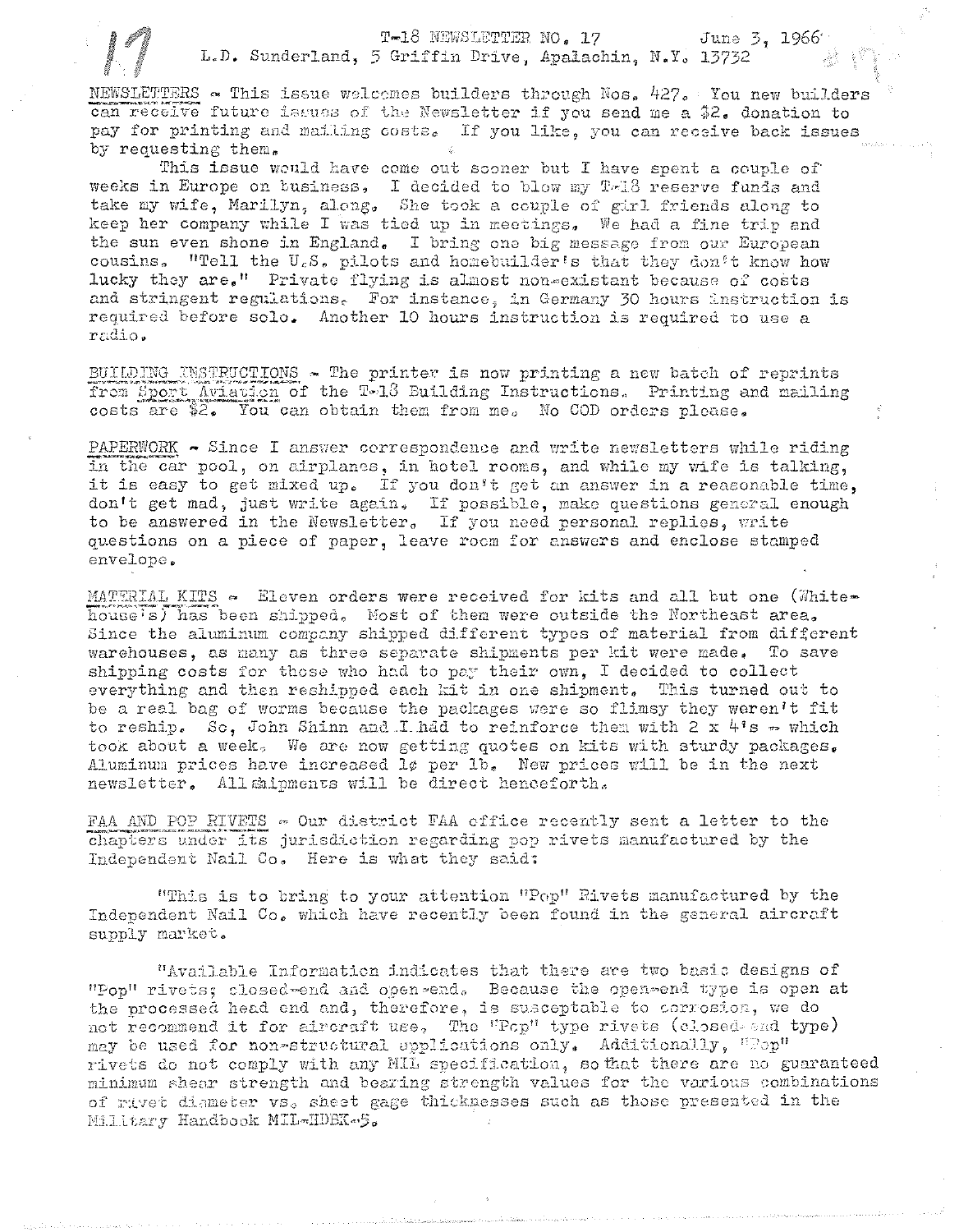## $Ta-18$  Newsletter  $\#17$

securi "Pop" rivets have been approved on aircraft for certain structural applications when approved as part of the type design. Such was the case of Aerofab, Inc., on the Lake Model LA= $\frac{1}{4}$ . This approval, was on the basis of tests and special receiving Quality Control requirements by the T.C. holder. These rivets have been assigned part numbers. It follows therefore, that there unlimited use on anateur-built projects without tests could be dangerous especially in the area of primary structure."

 $\cdots$  as  $2n$ .

an an an sa ainm Buile Ior

改变如 " 20 I answered this pointing out that monel "pops" are stronger than AN's (関数) 人 in shear and asked for clarification, receiving this reply: which are

"Our memorandum dated February 16, 1966 was forwarded for your information relative to the use of "Pop" rivets for structurel application. The memo did not condemn these rivets but did caution homebuilders regarding their use. The use of "Pop" rivets for structural application in amateur built aircraft should be substantiated by load test or data. Pop rivets meeting or exceeding shear and tensile strength specifications of solid AN rivets should be satisfactory for use in any area the AN rivet is acceptable. n a sanan ad cilimat bacca la las como non l'accio le passa segu

"In our previous memorandum we were referring to corrosion resulting from moisture entering structure through the openings in the rivets. All such openings which expose internal structure to the elements must be sealed. The use of spoxy to seal the rivet shas would be acceptable if the epoxy used has no corrosive effect on the rivet or structure. A line when  $\gamma_{\rm{avg}}$  of large  $\Sigma$ ns o chuidh Andrium (D Maria.

. "If you use the rivets specified in the Thorp drawings you should have no difficulty obtaining FAA approval."

LETTERS FROM THORP - "The new trim system is working very well on Hanson. and Thenhaus (18's. Jim Roberts took Dick Hanson's T-18 to 210 m/h, so that the red line can be 190 m/h with the same margin over flutter that a part 3 airplane has. With two perple, low fuel, and 92# of baggage, Dick Hanson's T-18 is just about neutral in static longitudinal stability. Part of its problem is high pivet friction as the elector hinge binds. Trim is adequate for all loading conditions and is most effective. The "bent" drive shaft works o.k. The sloppy KS6L bearing static tests o.k.

"The flap problems (forming skins) bother me. .020 skinwould be good enough for the flaps, but I made them .025 so as to use up scraps rather than introduce a new material item. I suspect that rivet hele cracking is due to over driving of rivets. We have even encountered this on frames (,025). I wouldn't want to make all frames .032, sc we need to see what it takes to not have cracks in .025. Careful deburring will help and possibly the rivets were old and hard. Anyway, T don't have a pat answer.

"I agree that a longer prop would be more efficient. We have used 65 and 66 inch diameters but I don't knkw of any at 67. Since there are no special requirements for homebuilts we can ignore the 9" min. ground clearance up to the point that we start digging up runways with props.

"I show a 63" prop with a 3/4"/g stiff gear and 9" clearance. 67" will reduce the clearance to 7". Your sorter gear will reduce it even try anything bigger than 67". If you want to, it's your nealle. alla attendente en all'ikida dagger de

 $\sim$   $\sim$  What is the difference between the \$85. and \$125. Sensemich props? (Answer: \$85, for reworked props and \$125. for new rejects but good condition

for experimental. an san Branca Águs salut sa Salut a Salut Sa A re mail innis vir has lin jour que le sexuellem avec sit sur vir su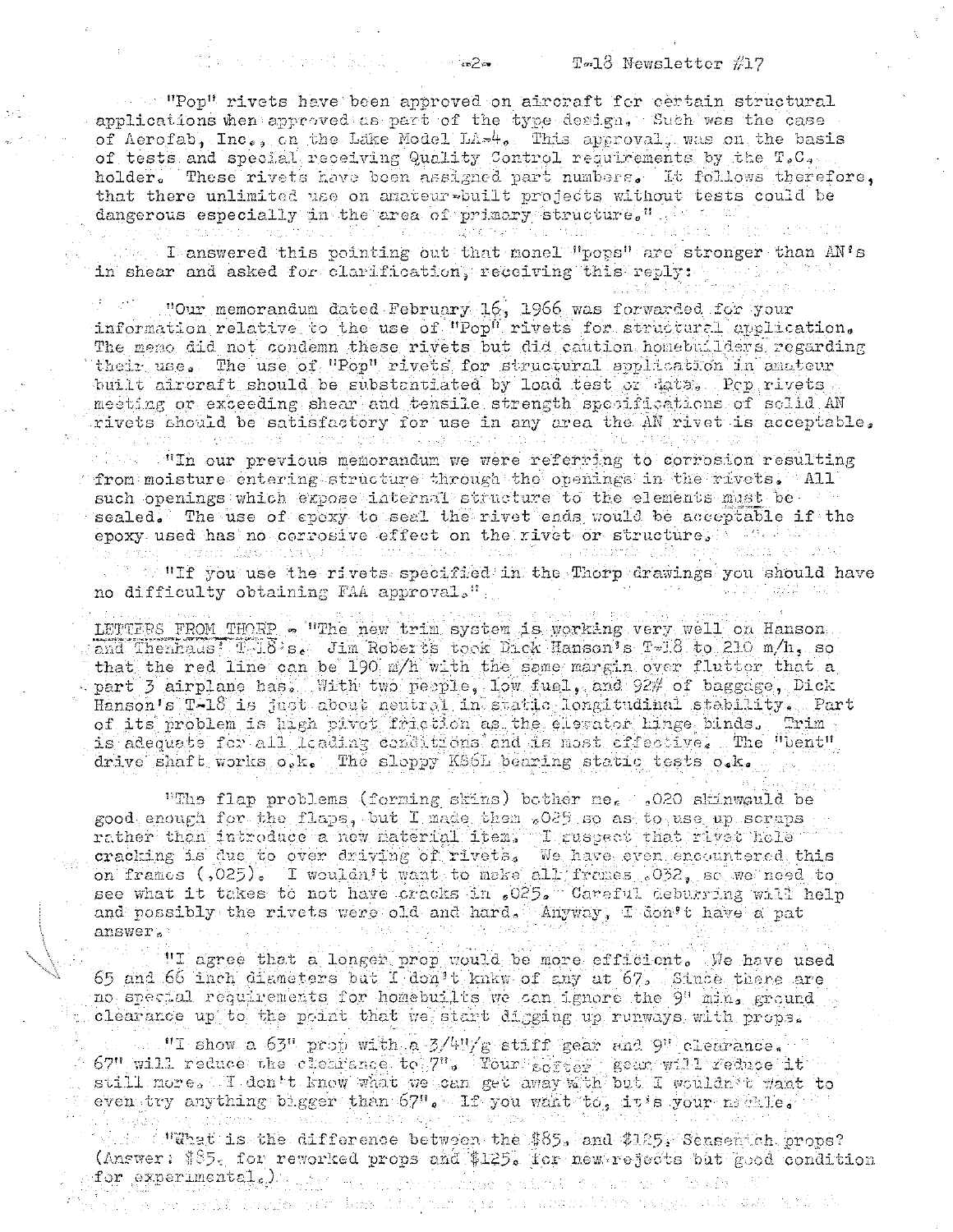### $T-18$  Newsletter  $\#17$

of 1/4" plywood. Lay out a line parallel to the chord line a convenient distance above it - sny 6", the airforl section is out out and the plywood cut so the upper edge is parallel to the chord line. 3/4" strips of wood are glued to the plywood along the top odge and also the forward and aft cutouts on both sides of the plywood.

"Because the upper surface of the board is parallel to the chord line we can check for twist by placing the "incidence board" on the wing and a level on the top surface of the board. The position and direction of the level should be marked on the board to eliminate any errors.

"The above method can be used on the horizontal tail equally well and by using a bubble protractor - available in any hardware store . it can be rigged with accuracy. The top of the "incidence board" is always parallel to the chord line regardless of the angle of the horizontal tail.

"I have used the above method with great success when rebuilding damages wings of manufactured aircraft without the use of jigs. The wing skins can be opened up on the upper side for riveting - the lower surface is best done first and then the top skin working from the spar aft - and because the wing is supperted on the lower surfaces during both riveting sequences, no twist will occur. Once the wing is clessed together and levelled on the sawhorses, there is no need for moving it during the riveting,

"The above method can undoubtedly be improved on, however, I know it has been a big help to me."

LAYOUT AND ENGINES - It. Paul Miller. 106 2nd St. W. FPO San Francisco. Calif., 96637 - "I've made copies of the full size prints with the use of an Ozalid machine. They don't come out with much contrast but the lines are distinct. I cut the outline allowing a quarter inch for shaky hands. then spray the back side with spray adhesive, I simply stick the layout on whatever metal I'm using for the part. Rivet locations, break lines, etc. are all there without my having to draw a single line. If there is an error involved I'm sure it is insignificant and would never approach normal drafting error.

"An added benefit is that while the stock is covered by the layout, it is protected from handling and tooling scratches that never should have gotten there in the first place. Efficient layout is also possible because the layouts can be jockeyed from place to place easily to reduce wastage. Granted, most people do not have the free use of an Ozalid machine, but there are others beside myself who do I'm sure. I think this procedure will reduce my layout time 90% and eliminate much possibility for error. Where full size prints are not shown, I merely redraw the part and make a copy of it. It's much easier to draw on paper than on metal and its less cumbersome. I make the Ozalid copy in case I foul up so I don't have to redraw the part, just re-copy it. Using this procedure I never have to draw a part more than once and I'll still have a master set for further use when I'm finished.

"There are over 60 GPU2s still in use by the Air Force in the Far East. . They are being phased out at present but  $I$  do not know what procedures are involved in procuring them. I am in a position to coordinate their sale if they will sell them. The sale should be at Tachikawa AFB. Perhaps some Air Force people could give me some info on how the supply system works so we eliminate the scrap dealer from this herry-go-round. I'm sure these GPU will never see the states if someone doesn't get them. Shipping costs to San Francisco are about  $$20<sub>8</sub>$  apiece.<sup>n</sup>

SHEET METAL BRAKE - by Rebert Harmer, 13530 SE 37th, Bellevue, Wash., 98004 "Enclosed is a sketch of a homemade brake which will produce a flange equal to any commercial brake. Hine cost between \$5. and \$6 and has proved

ديلهم فللمستقبل

an an choicear Albanya ann an c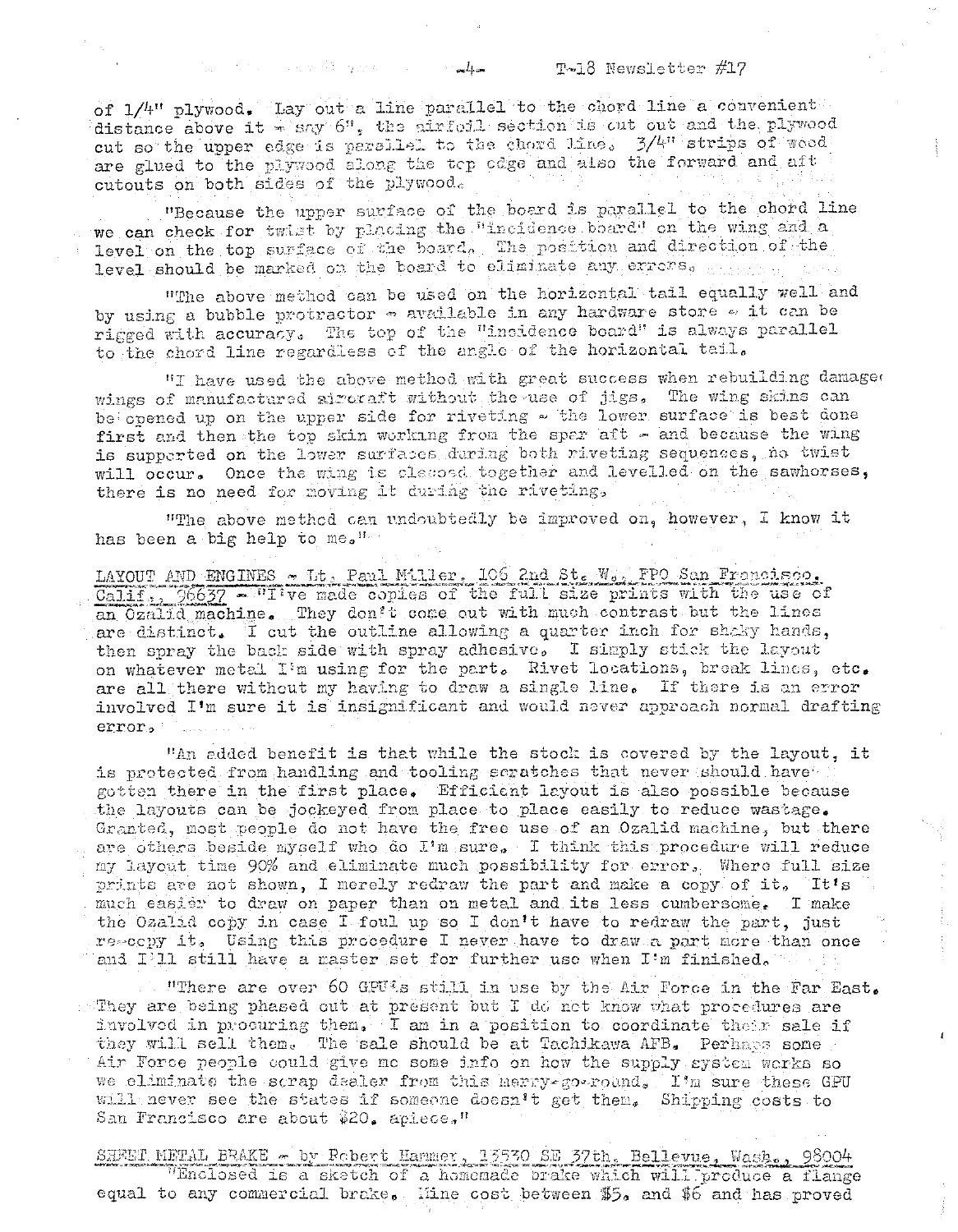## $-6$  T-18 Newsletter  $\#17$

SERIAL NUMBERS - Occasionally people obtain used plans but don't know the serial number. It sure helps me keep filing and bookkeeping straight if you always use your SM in all correspondence. You will need your serial number also when applying for registration of your T-18. So you don't loose your number, please write it somewhere on the plans. In case you sell them, the next guy will know his number.

# SEATS - by Floyd W. Maples, 69 W. BelAir Blvd., Clarksville, Tenn., 37040

"Here is a rough sketch of fiberglas seats that I am using in my  $\mathbb{P}\ast\mathbb{L}$ . They fit real well, and allow upholstery in varing thickness to fit the particular builder, I have molds for these, but no price as yet in the event any one desires them. I hope to have a set at Rockford this year along with one of the fiberglas fuel tanks. "



#### ANODIZING - by Bernard Thalman

"If anyone is interested in doing their own anodizing, it's easy, Just put the part in a weak solution of sulfuric or chrome acid (preferably chromic as any surface defect will show as a brown line). Around it place a piece of Al, foil, TV Dinner plate, etc. and connect it to the negative of a 2-4 volt DC source, (battery, battery charger, etc.). Connect the part to be anodized to the plus side, use alum. wire only, and apply current for 15 to 30 minutes. To check the finish first rinse them thoroughly dry and check with an chmmeter or battery and light bulb, no current will flow across a good surface. The surface is porose and will take coal tar dyes nicely."

# FIBERGLAS TIPS - by Lt. Peter Beck, 410th Supply Sq., KI Sawer AFB, Mich.

"Thought I might pass on some comments about fiberglas tips. I started off with the tail tips as they were smaller and easier to handle, I used fine grade potters clay available in most any arts and crafts store for the male master. I did this by using a chord section template, cut to include skin thickness, and then errected on it perpendicular templates from John's prints. This was then filled in roughly with odd blocks of wood to minimize the amount of clay used and the amount of possible shrinkage, The remainder is filled in with clay and is splined over at least three templates, Final dresseing is quick and easy as it can bedone with a sponge. It took me about 5 hours to produce a decent master, If one must work on this over a couple of evenings, it can be done ok by simply draping the work with a wet towel to